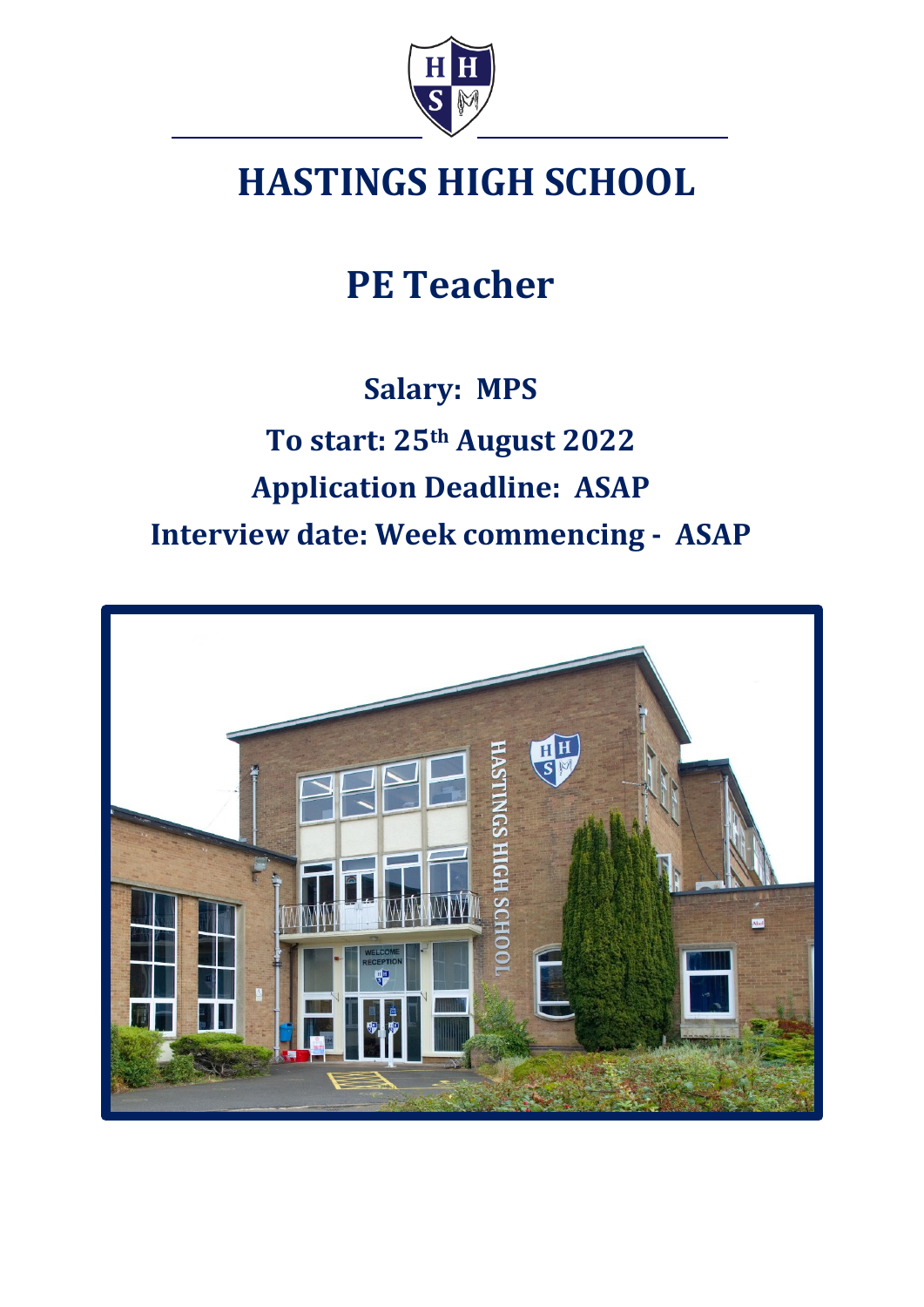

May 2022

## **TEACHER OF PE**

Thank you for your interest in this post. This is a full time, permanent position beginning in late August 2022.

The school was judged 'Good' with 'Outstanding' features at our last Ofsted inspection. We are committed to further improvement to ensure that we provide "Care and Excellence for All" and expect to be outstanding at our next inspection.

Although the last few years have been very different, we have a record of strong results and the last examined GCSE cohort achieved a progress 8 score of 0.43. Our predictions for the future year groups are that they will exceed this. These continuing improvements are down to our focus on the basics; an orderly climate for learning, engaging teaching and building positive relationships with all stakeholders.

We have a comprehensive induction programme for new staff to help you settle in and provide very high levels of support. We are a school which strives to bring out the best in our staff by investing heavily in staff development and wellbeing.

We have included some information about the school with this letter alongside the requirements of the post. If you would like to apply, please include a short letter of application (no more than 2 sides of A4 in font size 11) to support your completed application form. Send your completed application to Mrs. Sarah Brown, HR Manager; SarahBrown@hastings.leics.sch.uk

There is no formal closing date for this post we will interview people as applications come in. We will shut the application process once we have appointed a suitable candidate.

Should you require any further information about Hastings, please visit our website at [www.hastings.school](http://www.hastings.school/) or contact our HR Manager, Mrs. Sarah Brown, who will endeavor to answer your questions. We are also always happy to show prospective candidates around if you would find that helpful. We are proud of our school and enjoy showing it off!

The school takes its safeguarding and child protection responsibilities very seriously and the post will be subject to an enhanced DBS clearance, agreeing to our E-safety policy, two supportive written references and a pre-employment medical health check.

We very much hope you will apply and look forward to receiving your application.

Yours sincerely

 $80 - 8$ 

Claire Bradley Steve Shipman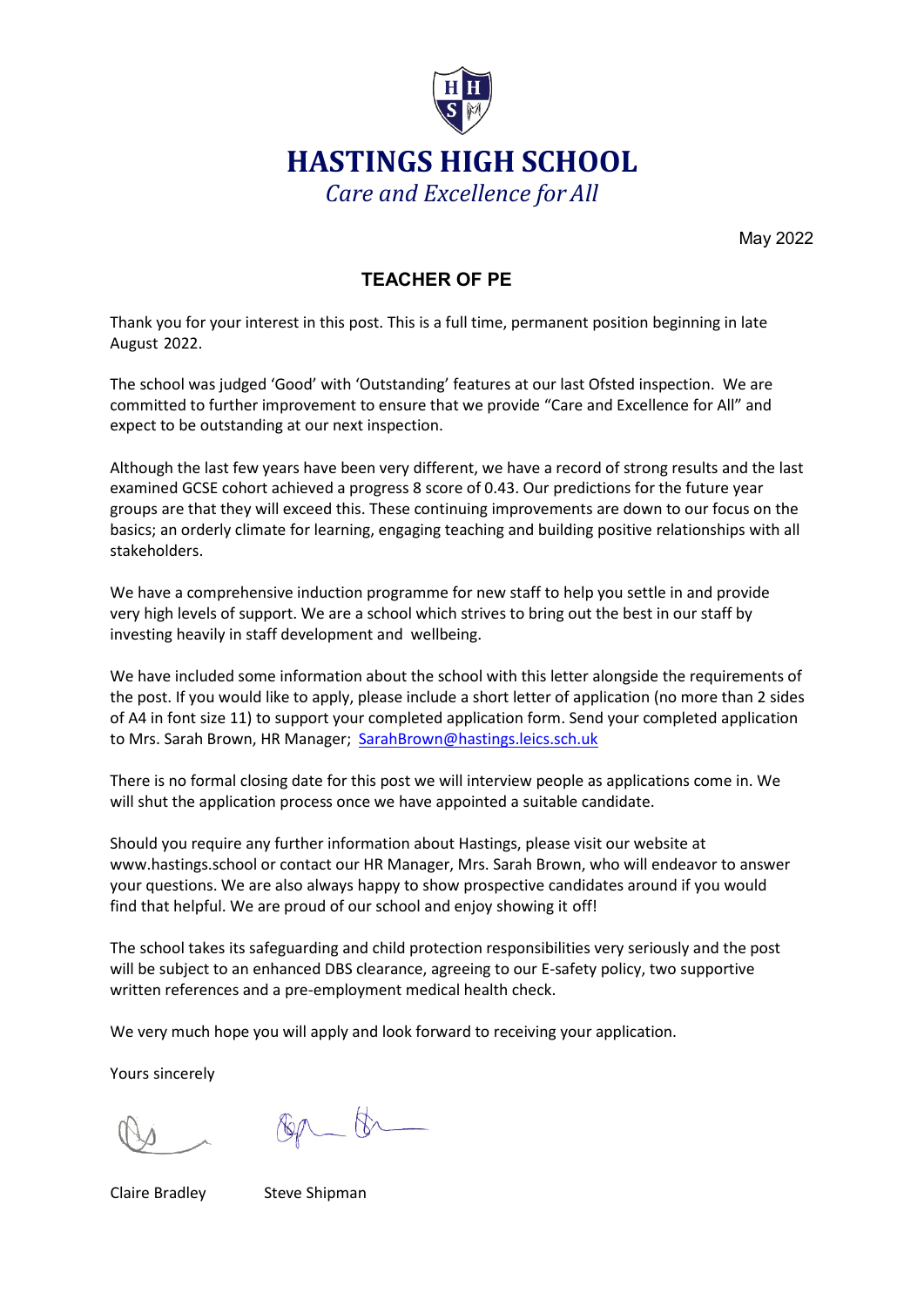



#### **OUR HASTINGS FAMILY**

Hastings High School opened in 1956 and is an oversubscribed, very high achieving community school within Burbage. We became an Academy in July 2013, expanding to become an 11-16 school, and our first ever Year 11 took their exams in 2017.

We pride ourselves on our school values, we think they are summed up by the following pupil quotes;

**A LEARNING COMMUNITY** – "Hastings is an amazing community of pupil's and teachers who work together in striving for excellence".

High quality teaching and learning is central to our mission. One of our most valuable assets is our talented and dedicated team of highly qualified teaching and support staff. Our values lead to a highly productive working environment founded upon mutual respect.

We work hard to develop and maintain excellent relationships with the families of our pupils to ensure care and excellence for all.

We are working hard to build relationships with community outside of the school gates in order to give our Hastings family the best possible opportunities.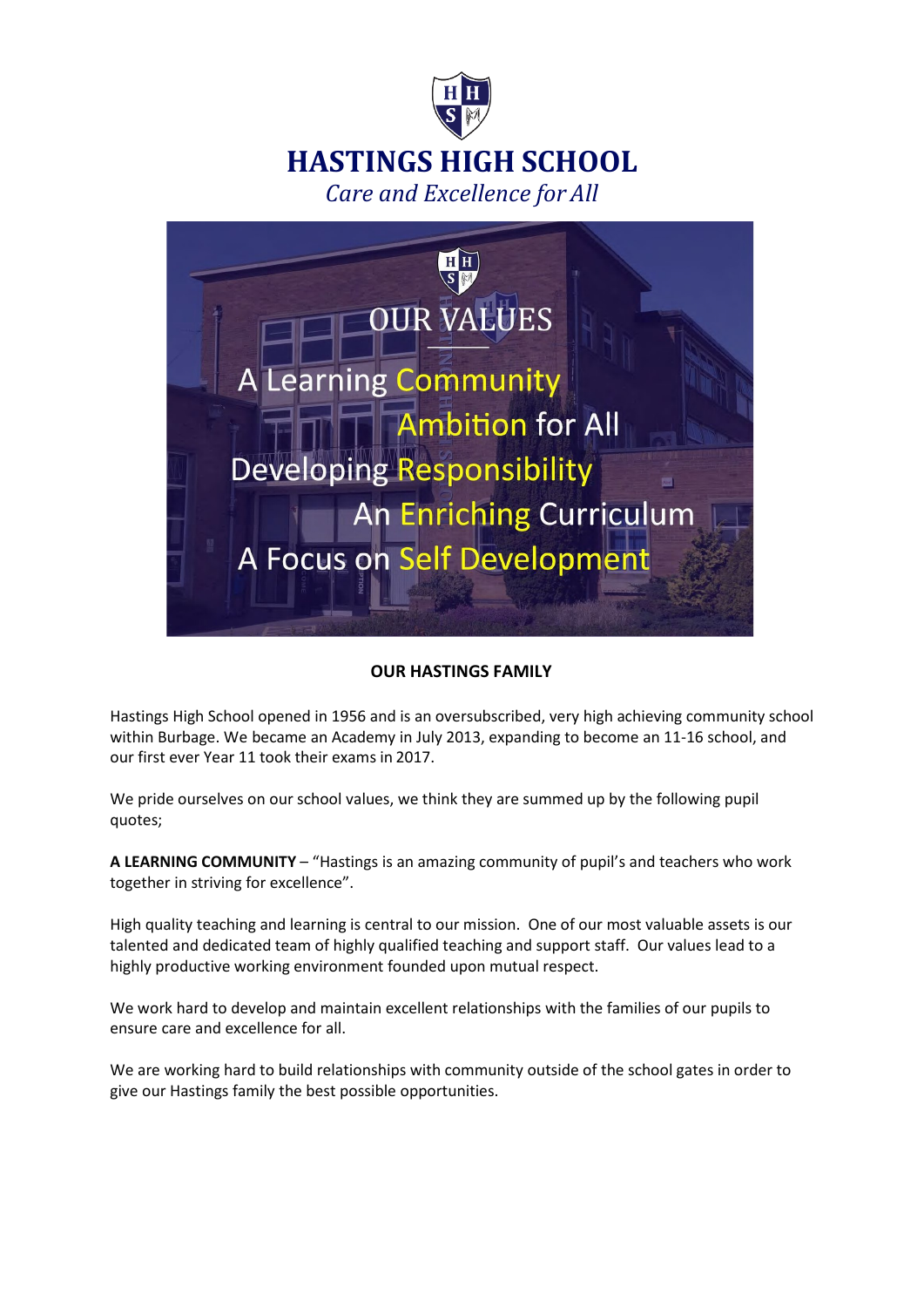

**AMBITION FOR ALL** – "Hastings have helped me become ambitious and try harder in lessons. They have helped me to become more motivated and want to do better and succeed"

Our pupils achieve exceptionally high results which are "significantly higher than national averages" (OFSTED) and demonstrate the continuing high standards which are being achieved by all of our children.

Pupils get opportunities both inside and outside of the classroom. We don't just measure success in grades, the personal progress of all pupils, is central to what we do as a school.

We work hard to ensure that all of our pupils, when they leave, are set up for the next stage of their education, be that at college, through an apprenticeship or vocational qualifications.

**DEVELOPING RESPONSIBILITY** – "Hastings High School is education for all. Provides knowledge for all. An amazing school for all"

We teach our pupils how to both behave and take responsibility for themselves. The behaviour of our pupils is "outstanding" (OFSTED). Visitors to the school and new staff often comment on how polite, hardworking and friendly our pupils are, demonstrating our values in everything that they do.

We have an active pupil leadership team led by two head pupils, deputies and the Student Council with representatives across all year groups.

Pupils have the chance to present ideas to improve the school through regular Butterfly Meetings where they present their idea to the leadership team and then are involved in bringing those ideas to fruition.

**AN ENRICHING CURRICULUM** – "Hastings an amazing school that has opened up my mind and taught me things that I never knew existed"

Great qualifications are important but Hastings is about much more than that. We have an outstanding curriculum which provides "an extensive extra-curricular programme which ensures that pupils' experiences are rich and varied." (Ofsted).

We provide many opportunities for pupils to showcase their talents and try something new. Such as: Maths Challenge, the Great Debate, STEM competitions and community events.

**SELF DEVELOPMENT** – "Hastings values have shaped how I have grown as a person"

We promote the traditional values of doing one's best, striving to succeed, the importance of good behaviour and manners and the need to show respect for others. "Relationships between staff and pupils are very positive. Staff are strong role models." (OFSTED).

Our personal development programme revolves around our Hastings CARES award that is delivered through specialised character education lessons and using ad-hoc drop down days. By arranging our personal development curriculum in this way, we have been able to bring in outside experts to enrich the curriculum and our own staff have been able to specialise in their chosen topics.

Topics covered include health & wellbeing, debating skills, current affairs, careers, relationships education, first aid and learning to learn.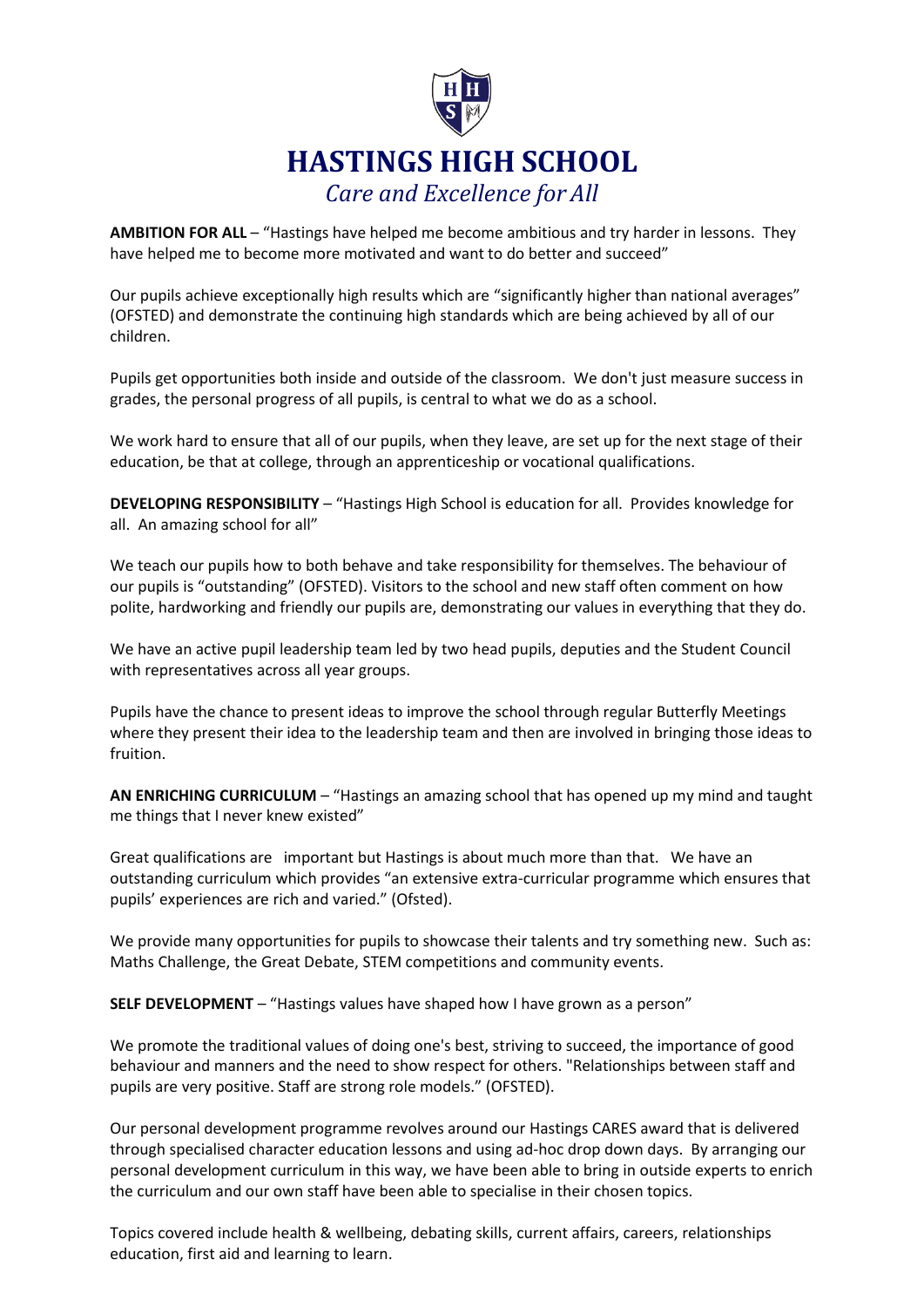

## **THE PHYSICAL EDUCATION DEPARTMENT**

The PE Department is a well organised and mutually supportive team of 4 specialist staff. The department are forward-thinking, enthusiastic, committed and highly effective. We regularly host trainee teachers from local universities to support their learning.

Pupils are taught in ability groups with each group being taught for 3 hours per fortnight in KS3. They are taught in either single sex or mixed depending on the set. In KS4 students have 2 hours per fortnight of CORE PE. Pupils who opt for sport in KS4 as an option will have either 5 hours of AQA GCSE Physical Education or NCFE Health and Fitness. The department gains strong results with positive progress 8 scores.

The aim of the Department is to ensure that our curriculum caters for all levels of achievement, to increase the confidence of individuals and to foster an enthusiasm for the subject. We pride ourselves on our pupils' exceptionally high standards, which enable us to build on strong base of sporting ability gained outside of school and within our feeder primary schools.

The department has a gymnasium, fitness room, theory ICT room and use of the school hall. Outside we have excellent fields and 3 sets of tennis/netball courts.

Extra-curricular sport is considered to be a vital element of the PE department. The school has an excellent reputation locally for producing strong teams and gaining success in a wide range of sports. We have excellent links with other local schools, sports clubs and leisure providers.

Further information about the school's Physical Education department can be found on the school website; [www.hastings.school](http://www.hastings.school/)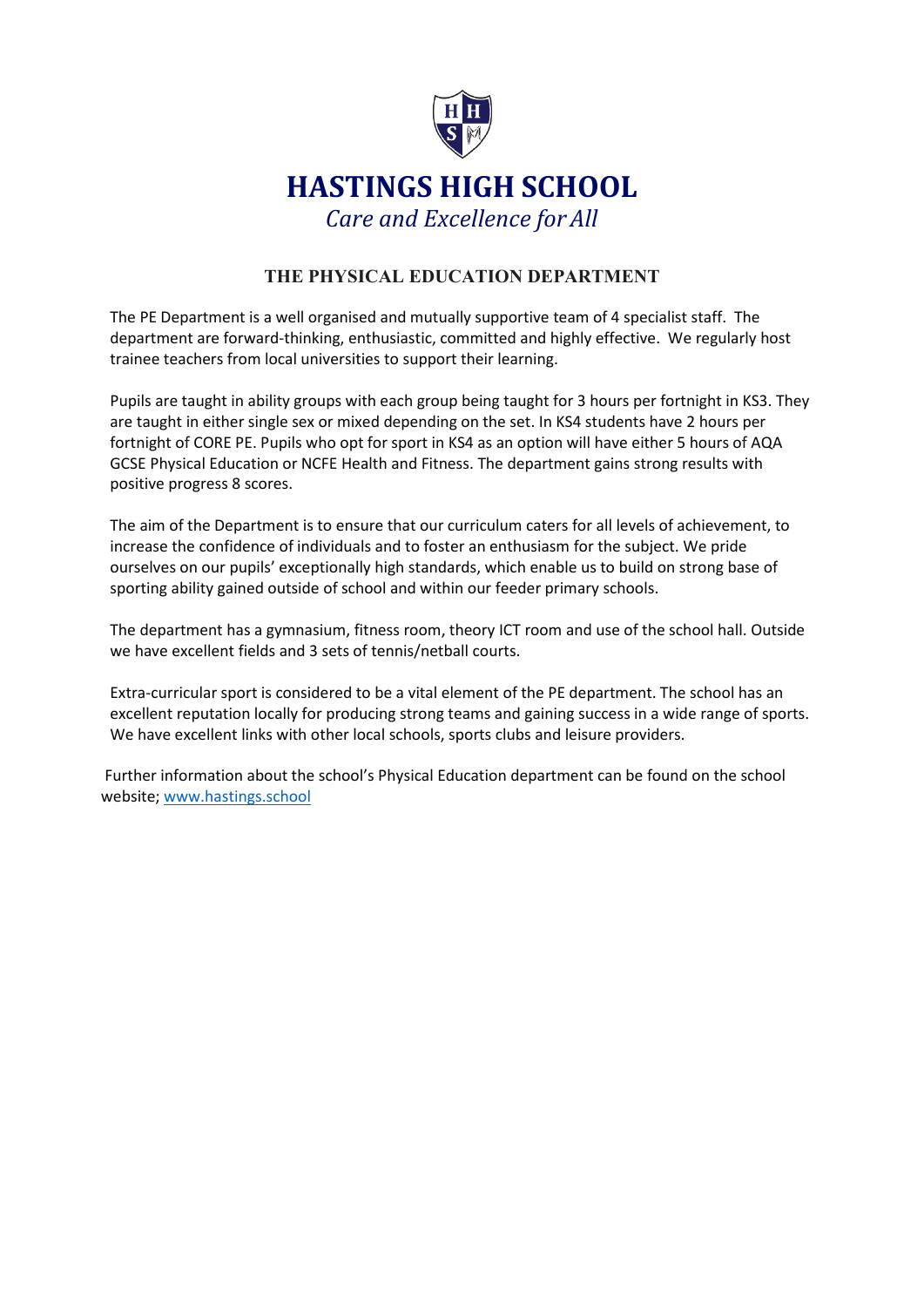

## **PERSONNEL SPECIFICATION - TEACHER OF PE**

| <b>Criteria</b>                            | <b>Essential</b>                                                                                                   | <b>Desirable</b>                                         | <b>Evidence</b>         |
|--------------------------------------------|--------------------------------------------------------------------------------------------------------------------|----------------------------------------------------------|-------------------------|
| <b>A Learning</b><br><b>Community</b>      | Proven ability to engage with and<br>command respect with colleagues,<br>pupils and parents.                       | Use of ICT for own administration<br>and record keeping. | Letter /<br>Interview   |
|                                            | Evidence of commitment to our<br>main aim of providing "Care and<br>Excellence for All".                           |                                                          |                         |
| <b>Ambition For All</b>                    | Evidence of consistently strong<br>performance in current role<br>including a track record of academic<br>success. |                                                          | Letter /<br>Interview   |
|                                            | Knowledge of the relevant National<br>Curriculum requirements.                                                     |                                                          |                         |
|                                            | An interest in and passion for the<br>teaching of PE                                                               |                                                          |                         |
| <b>Developing</b><br><b>Responsibility</b> | Excellent attendance and<br>punctuality record.                                                                    | Experience of delivering whole<br>school CPD.            | Letter /<br>Interview   |
|                                            | Evidence of knowledge relating to<br>current child protection procedures.                                          |                                                          |                         |
|                                            | Committed to safeguarding and<br>promoting the welfare of our pupils.                                              |                                                          |                         |
| <b>An Enriching</b><br><b>Curriculum</b>   | Understanding the importance of<br>the extra-curricular dimension of<br>our school.                                | Extra-curricular experience.                             | Letter /<br>Interview   |
|                                            | Willingness to contribute to our<br>enrichment programme, including<br>enrichment week.                            |                                                          |                         |
| Self-Development                           | Clear evidence of commitment to<br>continuing professional and<br>personal development.                            |                                                          | Letter $/$<br>Interview |
|                                            | Ability to self-motivate and<br>accurately evaluate own<br>performance.                                            |                                                          |                         |
|                                            | Evidence of a sense of humour,<br>enthusiasm and commitment.                                                       |                                                          |                         |
|                                            | Good communication skills.                                                                                         |                                                          |                         |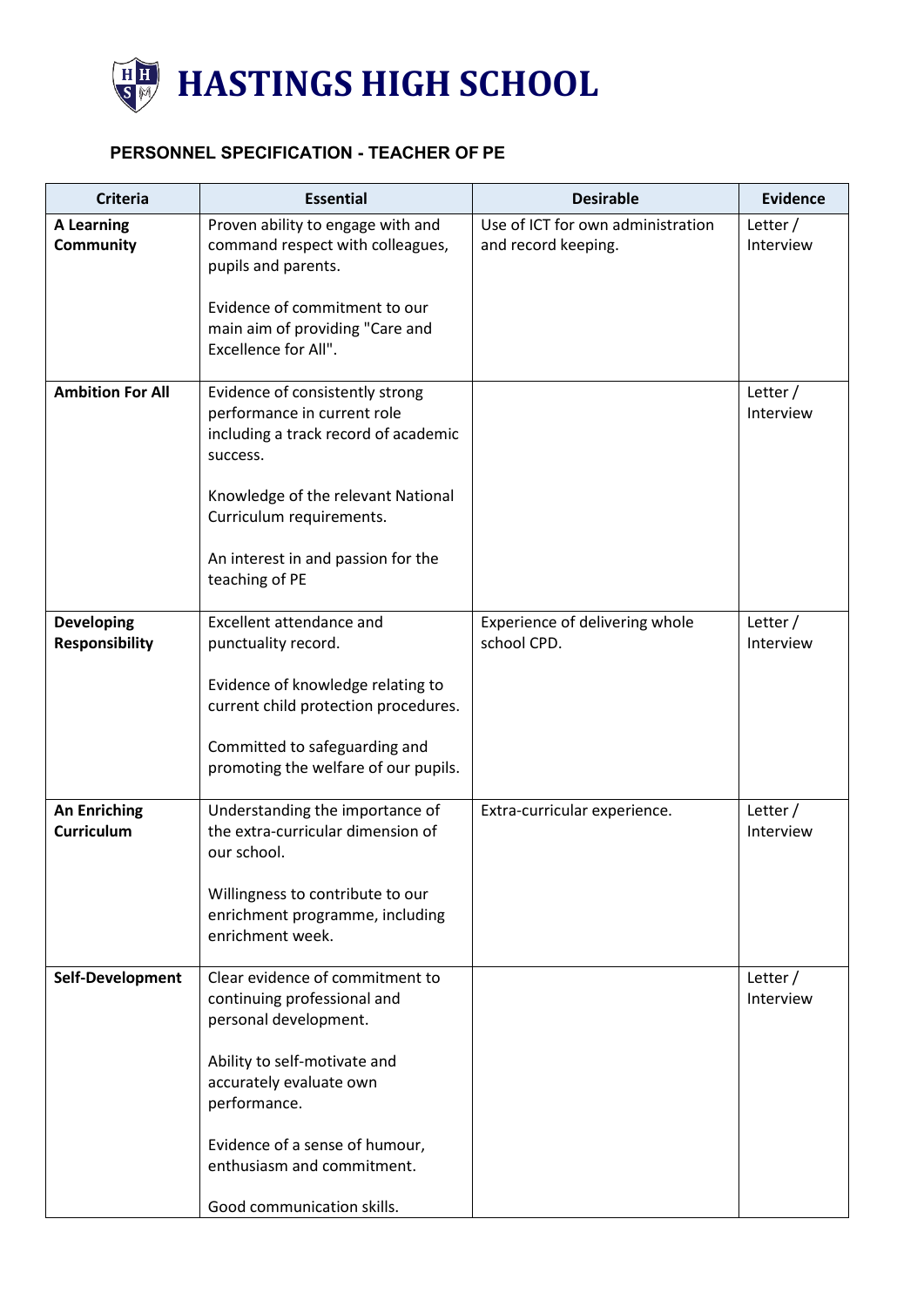

## **JOB DESCRIPTION - TEACHER OF PE**

#### **JOB TITLE**

Subject Teacher

#### **JOB SUMMARY**

To exercise responsibility for the teaching, care, control and guidance of pupils in their lessonsin accordance with national legislation and school policy and practice.

#### **OBJECTIVES**

- To continuously raise standards of pupil achievement in your classes
- To foster enjoyment and satisfaction in the participation of learning bypupils
- To deliver well prepared lessons that meet the needs of the class and national curriculum content

#### **PRINCIPAL RESPONSIBILITY AREAS**

#### **A. Teaching**

- To use and implement subject/department curriculum policies and in co-operation with colleagues, work toward the achievement of the school's goals and targets within the subject area.
- To set and mark homework as per homework timetable and encourage the use ofplanners, Google Classroom, MyOn, Accelerated Reader and SENECA.
- To promote the general progress and well-being of individual pupils and of any class or group of pupils assigned to you, expecting the highest possible standard for each pupil. This includes responsibility for pupils identified in the Code of Practice and responsibility for liaising with learning support staff to ensure the needs of all children with SEN are met within the SEN Code of Practice.
- To communicate and consult with the parents of pupils when appropriate and to communicate and co-operate with persons or bodies outside the school when appropriate, taking accountof any departmental or school policy.
- To participate in meetings as determined in the school and departmental meeting cycles.
- To participate in the arrangements made for professional development, review andappraisal.
- To participate in staff training and development activities asrequired.
- To ensure that, whenever possible, appropriate work is set to cover absence. This should always be done when absence is known inadvance.

#### **B. Pupil achievement**

- To develop appropriate learning experiences for each group using a variety of teaching styles (keeping abreast of current developments) and maintaining the level of discipline essential for learning to take place.
- To assess, record and report on the development, progress and attainment of those pupils for which you have a responsibility in accordance with any agreed departmental and school policies, providing or contributing to oral and written reports asrequired.
- To attend parents' evenings asrequired.
- To report on pupils' progress as required, in line with reporting procedures and timeframes.

#### **C. Individual needs**

- To teach pupils according to their individual educational needs, including provision for pupils with Special Educational Needs; ensuring that pupils' work is regularly monitored, markedand recorded, in accordance with department and school assessment policies.
- To maintain, record and mark books as required (includingelectronically).